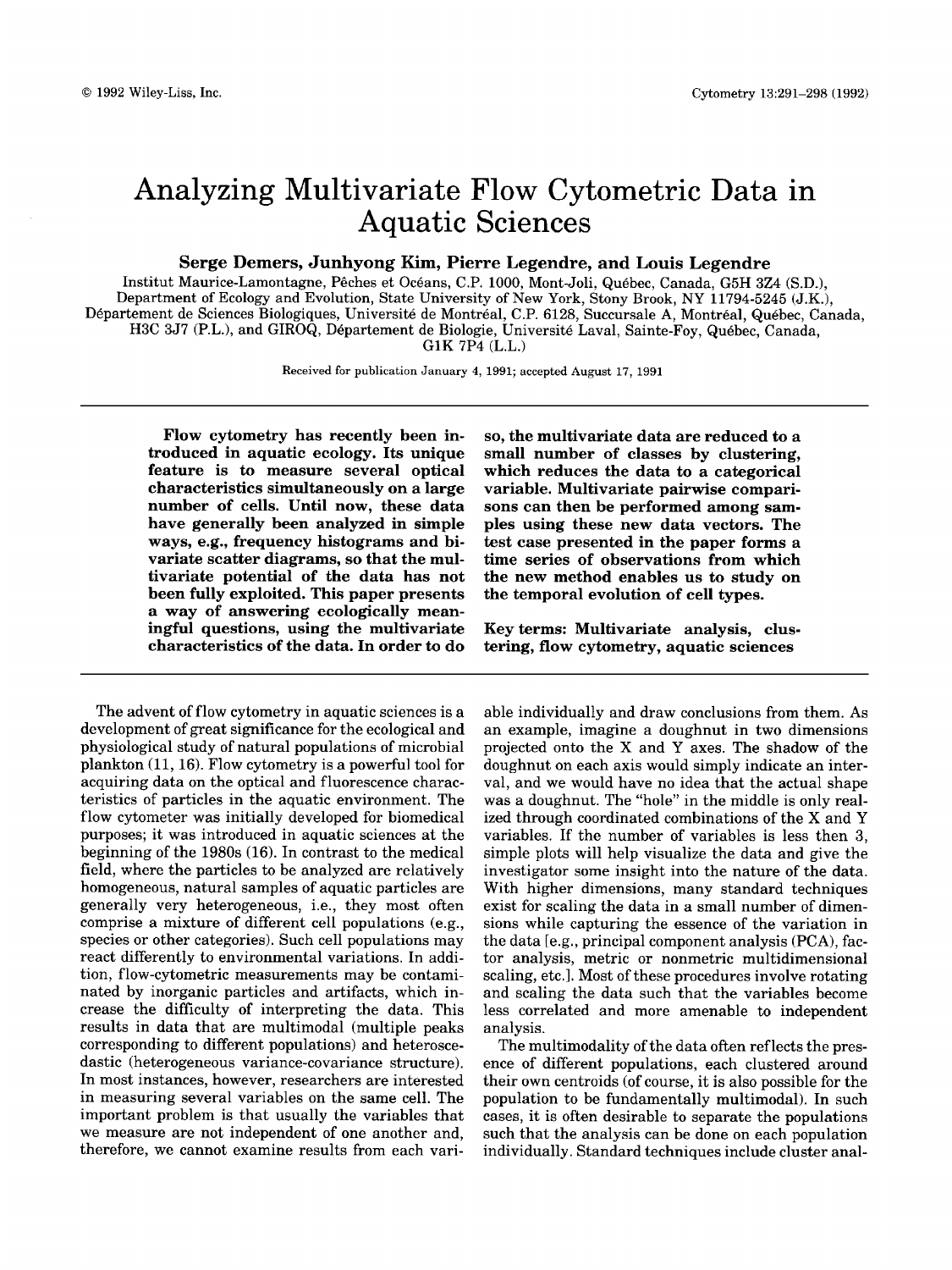

FIG. **1.** Schematic diagram of PCA transformation of data showing clusters. The ellipses indicate the variation within each cluster. The large ellipse in dotted line indicates the variability of the total population, i.e., the two clusters together. Minor axes labeled **1** and 2 indicate the PCA axes for the total population. The thick lines indicate the clusters when the populations are projected onto a single axis.

a) Two population with homogeneous variance-covariance structure (as indicated by thin dotted lines within each ellipse); b) hypothetical PCA transformation of (a); c) two populations with heterogeneous variance-covariance structure and (d) PCA transformation of (c) and the projection of the populations onto the first PCA axis.

ysis and discriminant analysis. Discriminant analysis tries to separate out populations in such a way that the between-group sums of squares are maximized; cluster analysis, on the other hand, bases its criterion on some distance measure defined on the data space. The reason for the separation of populations is, of course, that in many cases the investigator is interested in variable values associated with single populations; the populations must first be identified before statistical analysis can be performed.

Heteroscedastic data present more complicated problems for standard analyses. A heterogeneous variancecovariance structure usually results from the biological characteristics of the populations. For example, the optical characteristics of the cells may show a range of intraspecific variability that is due to variations in physiological or nutritional states, with the resulting variance differing depending of the species **(15).** Figure 1 illustrates the types of problems that may be presented by such data. Figure la shows two populations (solid line ellipses) where the two variables measured are correlated with one another but the correlation is homogeneous among the two populations. Unless one can identify the two population variance-covariance structures a priori, all the analyses with which we work will use the variance-covariance structure of the total observations, in this case that of the two popula-

tions combined. The total variance-covariance structure of the data is depicted as a dotted line ellipse in the figure. A principal component analysis applied to such data would then orient the major variation axis as the two axes labeled 1 and 2 in the figure. Rotation and standardization along the two PCA axes would result in Fig. lb. Under normal conditions, we would be examining higher dimensional data, which we would project onto PCA axes in order to obtain insight into the original multidimensional structure. This is shown as the thick solid lines in the **4** figures composing Fig. 1. As can be seen with Figs. la and lb, although we could not tell the *2* populations apart by examining either the X-axis or Y-axis projection alone in Fig. la, the PCA axis 1 projection in Fig. lb allows us to easily separate the two populations. Consider now Fig. lc, where the variance-covariance structures of the 2 populations differ from each other (the small axes within the ellipses have different angles). As can be seen in Fig. Id, a projection onto the first PCA axis does not easily differentiate the 2 populations. Although the structure of the *2* populations was intuitively obvious in this case, since the example was in 2 dimensions only, this would not be the case when the data are in high dimensions and can only be visualized by using some ordination to lower dimensionality. Flow cytometry also generates large data sets, which considerably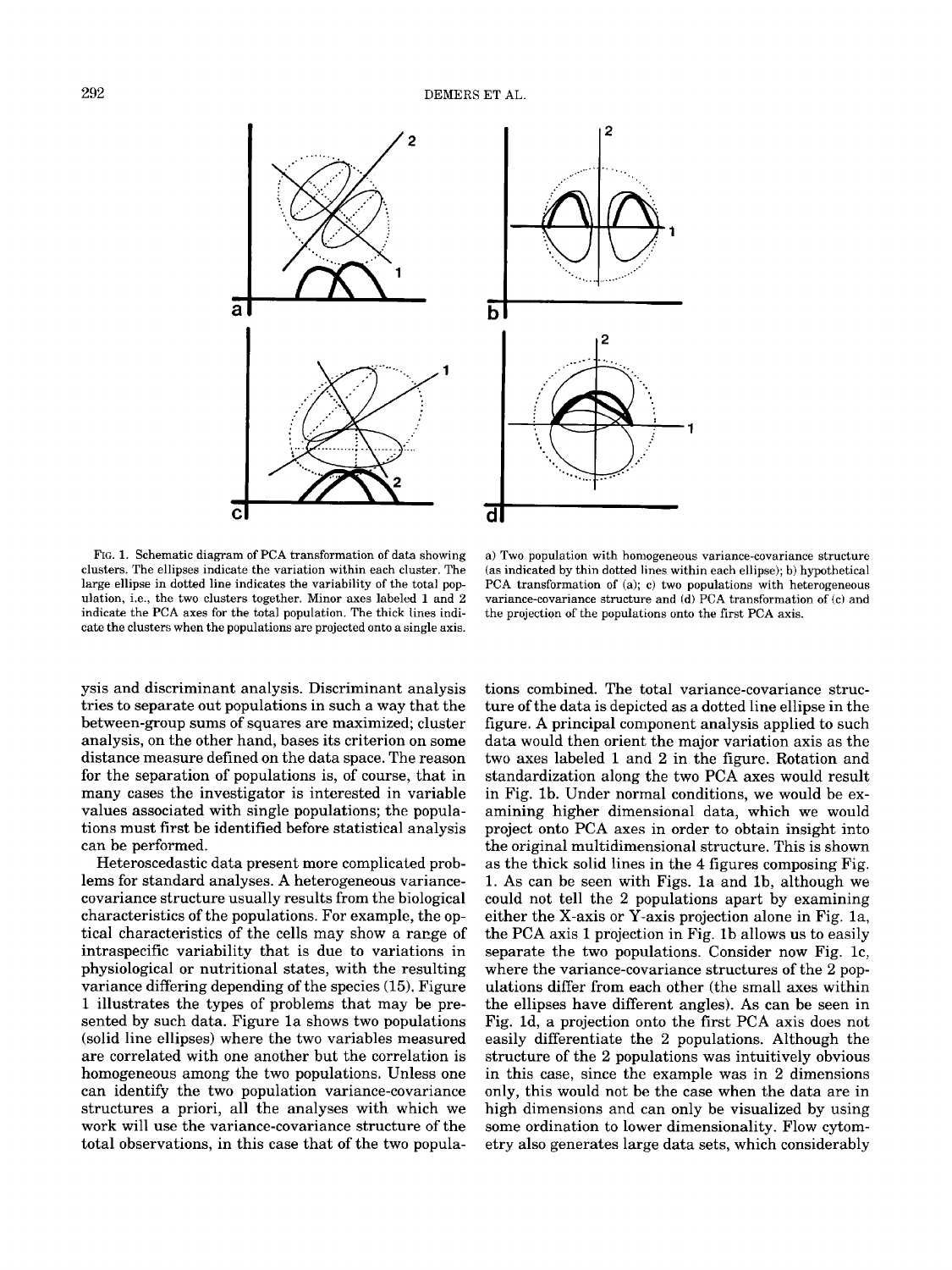limits the applicability of the technique for routine studies. Up to now, flow-cytometric data have generally been analyzed by simple methods only, such as frequency histograms, bivariate scatter diagrams, etc.; the multivariate potential of the data generally remains unexploited. **A** major development for aquatic studies would be to improve the numerical procedures for analyzing multivariate flow cytometric data. The present paper describes an approach that fully takes into account the multivariate nature of flow-cytometric data and presents an example of results obtained using this approach.

# **MATERIALS AND METHODS Numerical Analysis**

The numerical procedure described here is based on cluster analysis. The purpose of cluster analysis is to allocate objects to groups or clusters, which are not defined a priori but emerge from the data such that objects in a given cluster tend to be similar to one another and objects in different clusters tend to be dissimilar. This allocation can be based on a single variable measured on the objects, but it is more often based on multivariate data. Because of the characteristics mentioned above in the Introduction, clustering of flow cytometric data presents unusual problems. First, since the number of cells analyzed by flow cytometry may easily exceed  $10^4$ , it is not practical to consider clustering algorithms that require the computation of pairwise distance matrices, e.g., UPGMA clustering **(5).** Second, multivariate flow cytometry data of multiple populations often show variance-covariance structures (matrices) that present difficulties with some of the commonly used clustering algorithms; i.e., the within population variance-covariance structure may differ widely from one population to another. This is quite natural, since the biological response of different populations to the measured variables may not be the same. Most clustering algorithms assume that the variance-covariance matrices of the different populations are equal or similar. Therefore, application of algorithms that do not account for different variancecovariance structures, e.g., k-means algorithm (1, *B),*  may result in partitions that seem unnatural and are unable to identify accurately different populations in the data.

In the algorithm described below, a variation of the normal mixture algorithm is used **(4).** The normal mixture model assumes that the observations come from **k**  populations, each with an arbitrary variance-covariance matrix. Using an iterative process, the algorithm assigns probabilities  $P(i)$  (j = 1,k) to each observation, where  $P(j)$  denotes the probability that the observation belongs to cluster j. As in the k-means algorithms (1, 81, the number of clusters **(k)** is fixed a priori by the investigator. The iterations of the normal mixture algorithm try to maximize a function that describes the log likelihood of the observed data, given the **k** different allocations of each particle to the clusters. The al-

gorithm is modified here by positively allocating each observation to one of the k possible clusters in an iterative manner.

In a first step, our algorithm tries to estimate the mean of each of the k clusters. This is achieved in the same way as in Hartigan's leader-algorithm **(4).** First, k initial seeds are selected as starting points for the k centroids. The initial seeds may be picked randomly from the data set or selected by the investigator. These initial seeds are also the initial centroids for each cluster. Second, Mahalanobis generalized distances (9) are calculated between each observation and each of the **k**  initial centroids:

$$
D_{ij}^2 = X'_{ij} S^{-1} X_{ij}.
$$
 (1)

 $D_{ij}^2$  is the squared distance between observation i and centroid j,  $X_{ii}$  denotes the vector of the multivariate differences between observation i and centroid **j,** and  $S^{-1}$ <sub>i</sub> is the inverse of the variance-covariance matrix for cluster j. In the initial step, all  $S_i$ 's are set as the identity matrix. Observations are assigned to clusters with the smallest  $D_{ij}$  value. The values of the **k** centroids are updated at each step to include the newly assigned observations.

The second step assumes that only the observations that are close to the centroids (within distance  $c_i$ ) are correctly allocated, and therefore are appropriate to be included in the estimation of the variance-covariance matrices. If such a restriction is not set, each iteration will allocate more and more observations to the cluster possessing the largest number of observations. In this step, a matrix  $S_i$  is computed for each of the k clusters. First, for each centroid, Euclidean distances are calculated to each of the other **k-1** centroids and the smallest distance is determined. This distance is then multiplied by a constant z, which results in a unique value  $c_i$ for that centroid. Initially, constant z is set to 0.25, resulting in  $c_i$ 's that are  $1/4$  of the distance to the nearest centroid. The variance-covariance matrix  $S_i$  for each cluster j is calculated by computing the variances and covariances of all observations that have been allocated to cluster j (during the previous step) and that are within distance  $c_i$ . In subsequent iterations, this value is increased under the assumption that the allocation of observations becomes more reliable for calculating the variance-covariance matrices.

In the third step, distances  $D_{ij}$  are computed using the new  $S_i$  matrices, and observations are reassigned to the nearest cluster based on these new distances. The first step is repeated, but now using the newly calculated S<sub>i</sub>'s instead of the old ones. A cost function is then computed as

$$
Cost = \sum_{i=1}^{n} d_{i}^{2}.
$$
 (2)

Here  $d^2$ <sub>i</sub> is the Mahalonobis distance (9) between observation i and the centroid of the cluster to which it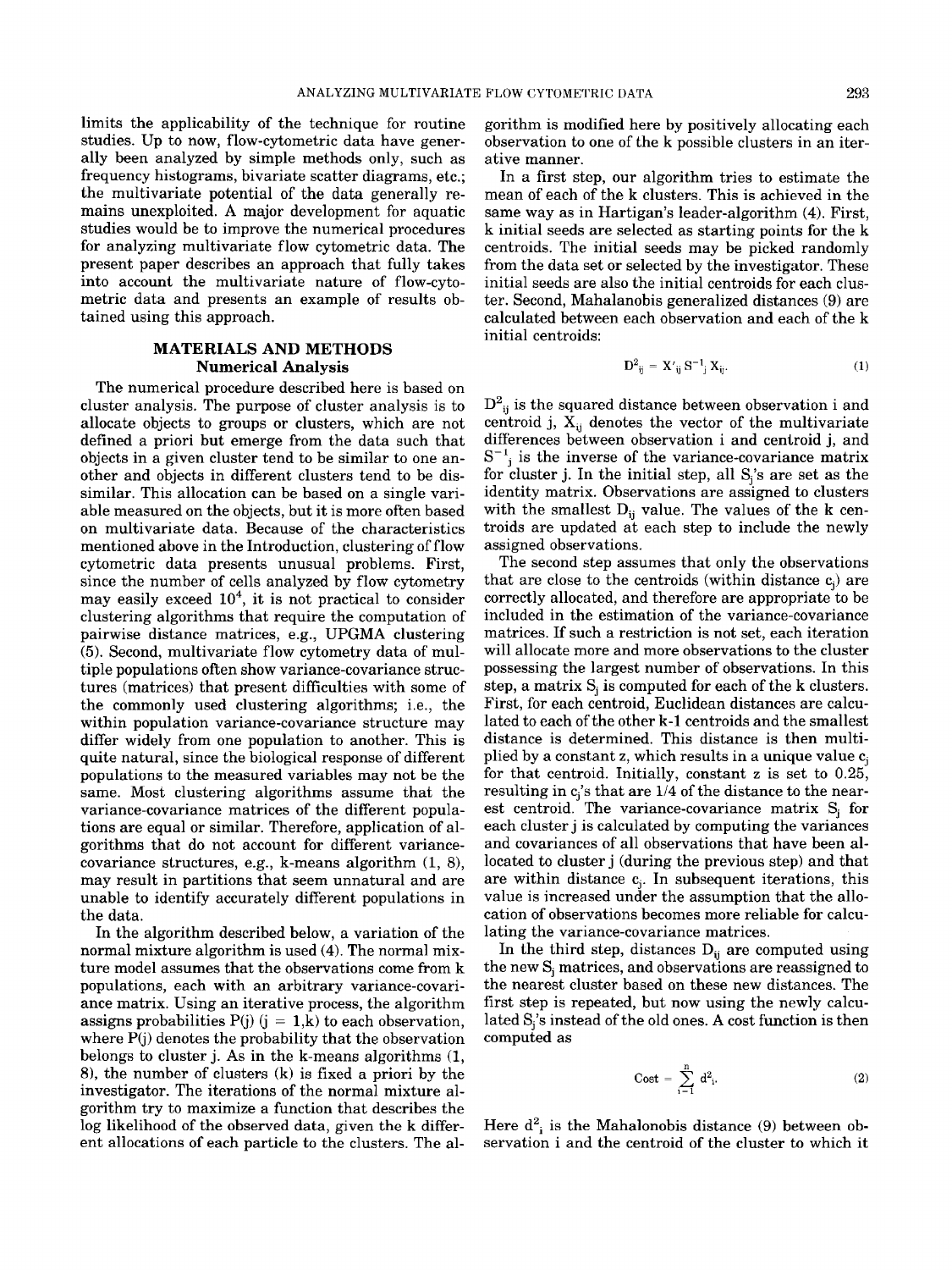has been assigned. This function is analogous to the log likelihood used in the usual mixture algorithm. Additional iterations of steps 1-3 are performed to improve the clustering results, using minimization of the cost function as the criterion for goodness of fit.

In the example discussed below, the data are a series of measurements taken at regular time intervals. If there are reasons to believe that the parameters of the subpopulations (in terms of the variables measured by the flow cytometer) do not change among samples, but that only the number of cells in each sample varies with time, we are justified to analyze all the samples simultaneously. Observations can be assigned to the **k** clusters based on the whole of the t samples, after which the observations in each cluster can be reassigned to the original t times. As seen below, such an analysis allows the study of individual population dynamics for mixed community samples. The algorithm presented above and the assignment procedure have been implemented in a user-friendly program written in PASCAL.

#### **Biological Sampling**

It is important to note that the flow-cytometric data concerning phytoplankton populations are used here only to illustrate the numerical procedure described above. These data come from an experiment on the feeding behavior of mussels *(Mytilus edulis)* in the presence of the toxic microalga *Alexandrium excavatum.* However, it is not in our intention to interpret the ecological aspects of the results in this paper; the ecological implications of these results will be presented in detail elsewhere.

The experimental protocol was as follows: A natural population of marine phytoplankton was incubated for 3 d in a controlled-temperature room (15°C) under continuous light (Optimarc-400; irradiance of 150  $\mu$ mol of photons  $\overline{m}^{-2}$  s<sup>-1</sup>). Water was enriched with F/20 medium **(3).** After this initial incubation, cultured *Alexandrium excavatum* were added to the natural phytoplankton population to obtain a final concentration of about 200 cells/ml. Four liters of this mixture were then fed to 8 mussels  $(3.0-3.5 \text{ cm})$ , for a period of 7 h. A magnetic stirring bar maintained gentle mixing in order to prevent sedimentation of particles. Ten samples were taken during the 7-h period  $(at 1, 12, 26, 47, 68, 94,$ 124, 221, 316, and 448 min) to monitor the feeding behavior of the mussels. Sample 0 was taken just before adding the toxic algae. Water samples were analyzed using a Becton-Dickinson FACS Analyzer flow cytometer, equipped with a Coulter-type volume analyzer and a  $75$ - $\mu$ m square orifice. Measurements on each particle included cell volume, phycoerythrin (FLl), and in vivo fluorescence of chlorophyll  $a$  (FL2) and 90 $^{\circ}$  light scatter. Cells were excited by a mercuryicadmium arc lamp at **a** wavelength of 488 nm, and autofluorescence of both chlorophyll *a* emission greater than 665 nm as well as phycoerythrin at 575 nm were detected by photomultiplier tubes. Fluorescence units were normalized relative to  $10$ - $\mu$ m standard fluorescent beads (Coulter EPICS Division, Hialeah, FL) added to each sample at the beginning of the counts (final concentration of 1000 beads/ml). The samples were analyzed in volumes of  $0.5$ ml each time. The operating current was set at 0.5 MA, and the gain was on a logarithmic scale. Cell size measurements were calibrated in terms of equivalent spherical diameter, based on standard volume polystyrene beads, and the signal threshold was set on Coulter volume. All data were collected in list mode to allow further analysis. In the present paper, we analyzed only the fluorescent particles.

## **RESULTS**

Figure 2a shows typical results from a Becton Dickinson FACS Analyzer flow cytometer. With the FACS Analyzer, 4 variables can be measured on each particle: Coulter volume, FL1, FL2, and 90" light scatter. Data are normally represented in contour or scatter diagrams (Fig. 2b). Although flow-cytometric measurements are typically multidimensional, it is almost impossible to follow the spatio-temporal changes of each group with such representations. This is because one has to use gating to isolate a given group, chosen on arbitrary criteria based on two variables only (Fig. 2c). Simple statistics are provided for each gate (Table 1). Moreover, each sample must be analyzed separately, which is time consuming. The procedure described in this paper allows the separation of the data in such a way that a multidimensional peak corresponds to a single population, while troughs correspond to boundaries between populations.

Table **2** shows the characteristics of the 5 clusters generated by the above procedure, using the entire time series of 10 samples. The number of cluster has been chosen from the contour graph resulting from the principal component analysis. Each cluster contains cells with similar characteristics, on the basis of the 4 measured variables. Groups **4** and *5* correspond to the toxic algae and fluorescent beads, respectively. In the data set chosen, these additions are independent of the natural population, and so could be used as controls. Microscopic identification showed that group 1 corresponds to *Chaetoceros debilis* (size range 11-13  $\mu$ m); group 2 corresponds to small cells, such as *Chaetoceros*  sp.  $(5.6-6.4 \mu m)$ , *Skeletonema costatum*  $(3.6 \mu m)$ , and small flagellates  $(4.8 \mu m)$ , whereas group 3 corresponds to *Thalassiosira pacifica*  $(17-20 \mu m)$  and *T. conferta*  $(12.6 - 13.8 \mu m)$ .

Table 3 shows changes in the 5 clusters during the course of the experiment. Time 0, which corresponds to the sample before the toxic algae were added, indicates that there were some toxic cells in the natural population; toxic algae are normally present in natural waters at the time of the year the natural sample was collected (August). Decreasing numbers of particles in groups  $1-4$  (last column) is the result of grazing by blue mussels. Group 5 stays constant during the whole experiment, since the beads were added as controls just before counting the samples on the flow cytometer. Us-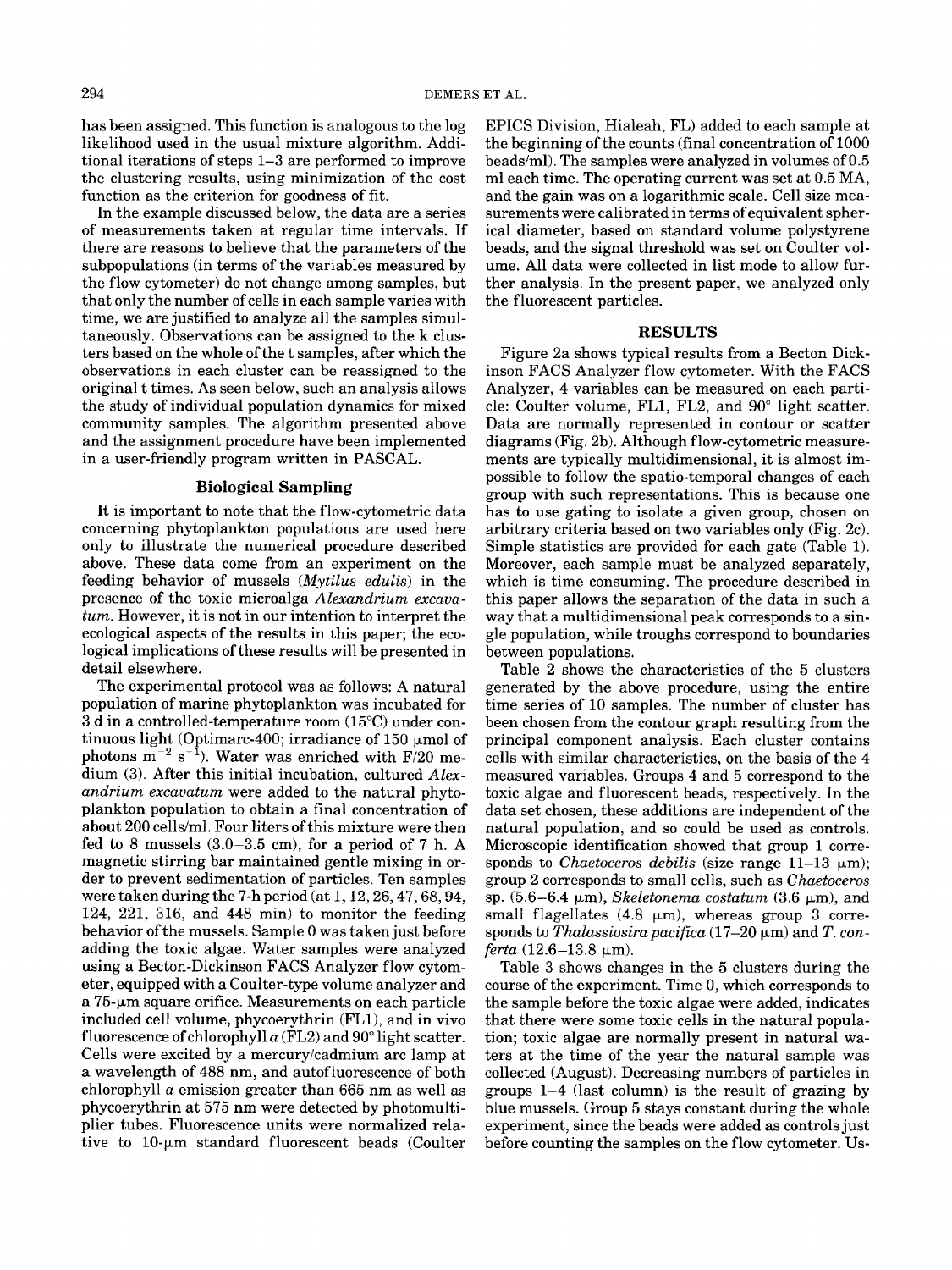

FIG. 2. **a)** Typical results from a Becton Dickinson FACS Analyzer **flow** cytometer. With the FACS Analyzer, **4** variables can be measured on each particle: Coulter volume (VOL), FL1, **FL2,** and *90"* light scatter **(SSC).** Flow-cytometric data are **normally represented** using

**b)** a scatter diagram (in this case the x-axis is the volume and the y-axis is the red fluorescence emitted by chlorophyll  $a$ ) or **c**) contour diagrams on which the user can gate the different populations arbitrarily **(the** same **axes** as in **b).** 

ing these results, it is possible to estimate the grazing rate by blue mussels for each cluster, and thus to assess whether or not the mussels select their food. Figure **3**  shows the temporal evolution of each cluster on the basis *of* two variables, i.e., size and chlorophyll *a* fluorescence; alternatively, all the variables can be used together to produce a 2-dimensional principal components plot on which the clusters can be shown. Plots of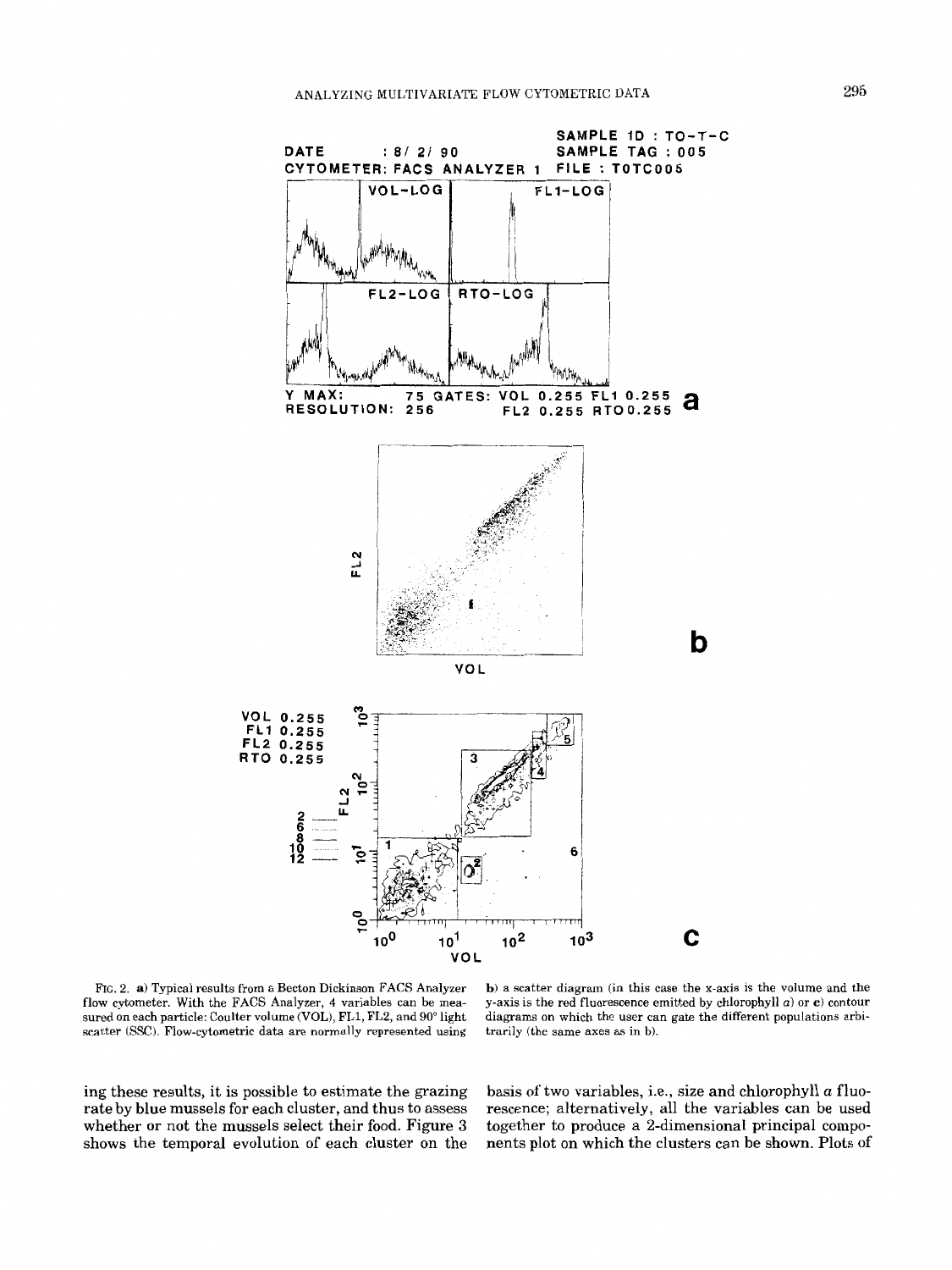| Date<br>8/2/90<br>Cytometer<br>FACS Analyzer I |                  | Sample ID<br>TO-T-C<br>$\mathcal{L}$<br>Sample tag<br>005<br>$\sim 10$<br>Contour statistics<br>Gated events : 4240 |        |               | File :<br>TOTCOO5<br>Total events .<br>4240 |                  |                  |      |
|------------------------------------------------|------------------|---------------------------------------------------------------------------------------------------------------------|--------|---------------|---------------------------------------------|------------------|------------------|------|
| VOL FL <sub>2</sub><br>Parameters :            |                  |                                                                                                                     |        |               |                                             |                  |                  |      |
| #                                              | X & Y<br>Lower   | X & Y<br>Upper                                                                                                      | Events | $\%$<br>Gated | $\%$<br>Tot                                 | X & Y<br>Mean    | X & Y<br>Mode    | Peak |
| ı                                              | 1.00<br>1.00     | 13.89<br>15.51                                                                                                      | 1714   | 40.42         | 40.42                                       | 3.79<br>4.05     | 1.93<br>3.73     | 16   |
| $\overline{2}$                                 | 17.30<br>3.34    | 33.40<br>8.03                                                                                                       | 559    | 13.18         | 13.18                                       | 21.84<br>5.11    | 21.54<br>5.18    | 254  |
| 3                                              | 17.30<br>17.30   | 173.02<br>268.27                                                                                                    | 1392   | 32.83         | 32.83                                       | 74.91<br>102.41  | 46.42<br>80.31   | 18   |
| 4                                              | 193.07<br>124.52 | 299.36<br>517.95                                                                                                    | 190    | 4.48          | 4.48                                        | 231.99<br>321.34 | 193.07<br>299.36 | 13   |
| 5                                              | 299.36<br>372.76 | 719.69<br>1000.00                                                                                                   | 129    | 3.04          | 3.04                                        | 424.49<br>594.28 | 299.36<br>464.16 | 7    |
| 6                                              | 1.00<br>1.00     | 1000.00<br>1000.00                                                                                                  | 4240   | 100.00        | 100.00                                      | 58.23<br>71.20   | 21.54<br>5.18    | 254  |

Table 1 *Simple Statistics Given by the Standard Software of the Becton Dickinson FACS Analyzer* 

The last row 6, represents the whole population of fluorescent cells, while rows 1-5 represent the 5 gates shown in Fig. 2c.

Table 2 *Centroids* of *Each Cluster in Terms of Cell Size, FLl, FL2, and Light Scatter* 

| Cluster<br>N        | Size<br>$(\mu M)$ | FL1    | FL2                      | Light<br>scatter | Number<br>оf<br>observa-<br>tions | %      |
|---------------------|-------------------|--------|--------------------------|------------------|-----------------------------------|--------|
| $\mathbf{1}$        | 11.57             |        | 1.0205 143.2775 109.7040 |                  | 2903                              | (11.9) |
| $\overline{2}$      | 5.46              | 1.0000 | 45.0766                  | 35.5094          | 11149                             | (45.8) |
| $\overline{3}$      | 15.55             |        | 1.2332 169.7905 143.7354 |                  | 2940                              | (12.1) |
| $\overline{\bf{4}}$ | 22.15             | 2.6059 | 209.4775 175.3376        |                  | 1695                              | (7.0)  |
| 5                   | 9.84              |        | 98.9518 59.6884 154.4194 |                  | 5652                              | (23.2) |

Total numbers of observations in the whole series are indicated in the second to last column.

all pairs of variables may also be produced (Fig. **4).**  These graphs allow visualization of the criteria used to establish each cluster.

The organization of flow-cytometric data in a table such as Table **3** opens the way to more advanced statistical analyses, such as temporal autocorrelation analysis, time-constrained clustering, ordination analysis of the time series, search for discontinuities, regression analyses, and so on. Likewise, observations obtained in the spatial domain can be analyzed using multivariate spatial statistical methods *(7).* 

## **DISCUSSION**

Using flow cytometry to analyze natural populations of aquatic particles has already resulted in significant discoveries *(6),* such as, for example, the existence of large populations of prochlorophytes in the oceans (2). However, the analysis and interpretation of flow-cytometric data are not a trivial task, and this has limited, so far, the usefulness of flow cytometry in studying oceanographic and limnological problems. This is be-

Table 3 *Number of Observations in Each Cluster at Different Times* 

| Time (min)/<br>$_{\rm cluster}$ |     | 2    | 3   | 4   | 5   | Total<br>$1 - 4$ |
|---------------------------------|-----|------|-----|-----|-----|------------------|
| 0                               | 570 | 2215 | 741 | 275 | 506 | 3801             |
| 1                               | 615 | 2312 | 666 | 389 | 545 | 3982             |
| 12                              | 575 | 1969 | 554 | 312 | 577 | 3410             |
| 26                              | 440 | 1682 | 484 | 308 | 567 | 2914             |
| 47                              | 443 | 1756 | 383 | 217 | 550 | 2799             |
| 68                              | 339 | 1297 | 298 | 166 | 531 | 2100             |
| 94                              | 255 | 1036 | 291 | 169 | 557 | 1751             |
| 124                             | 187 | 815  | 211 | 121 | 578 | 1334             |
| 221                             | 30  | 140  | 21  | 3   | 543 | 194              |
| 316                             | 13  | 91   | 22  | 9   | 607 | 135              |
| 448                             | 6   | 51   | 10  | 1   | 597 | 68               |

Time 0 is before the toxic algae had been added. Figures are numbers of cells per 0.5 ml.

cause it has generally been impossible to relate flowcytometric data to other oceanographic and limnological variables. **As** a result, flow cytometry is a powerful tool that has been mostly limited to a descriptive role in oceanography and limnology.

The clustering procedure described above is somewhat similar to the linear adaptive clustering scheme of Rohlf (12), which also computes distances between observations based on different variance-covariance matrices for each cluster. The linear adaptative clustering algorithm adjusts for cluster size by multiplying the determinant of the variance-covariance matrix (a measure of the hypervolume of the cluster) with the distance measure, thereby preventing the allocation of most points to one large cluster. In our algorithm, this is achieved by the use of critical distances.

It is important to note that although the cost function defined above is used to assess the goodness-of-fit measure, it does not have all the desirable statistical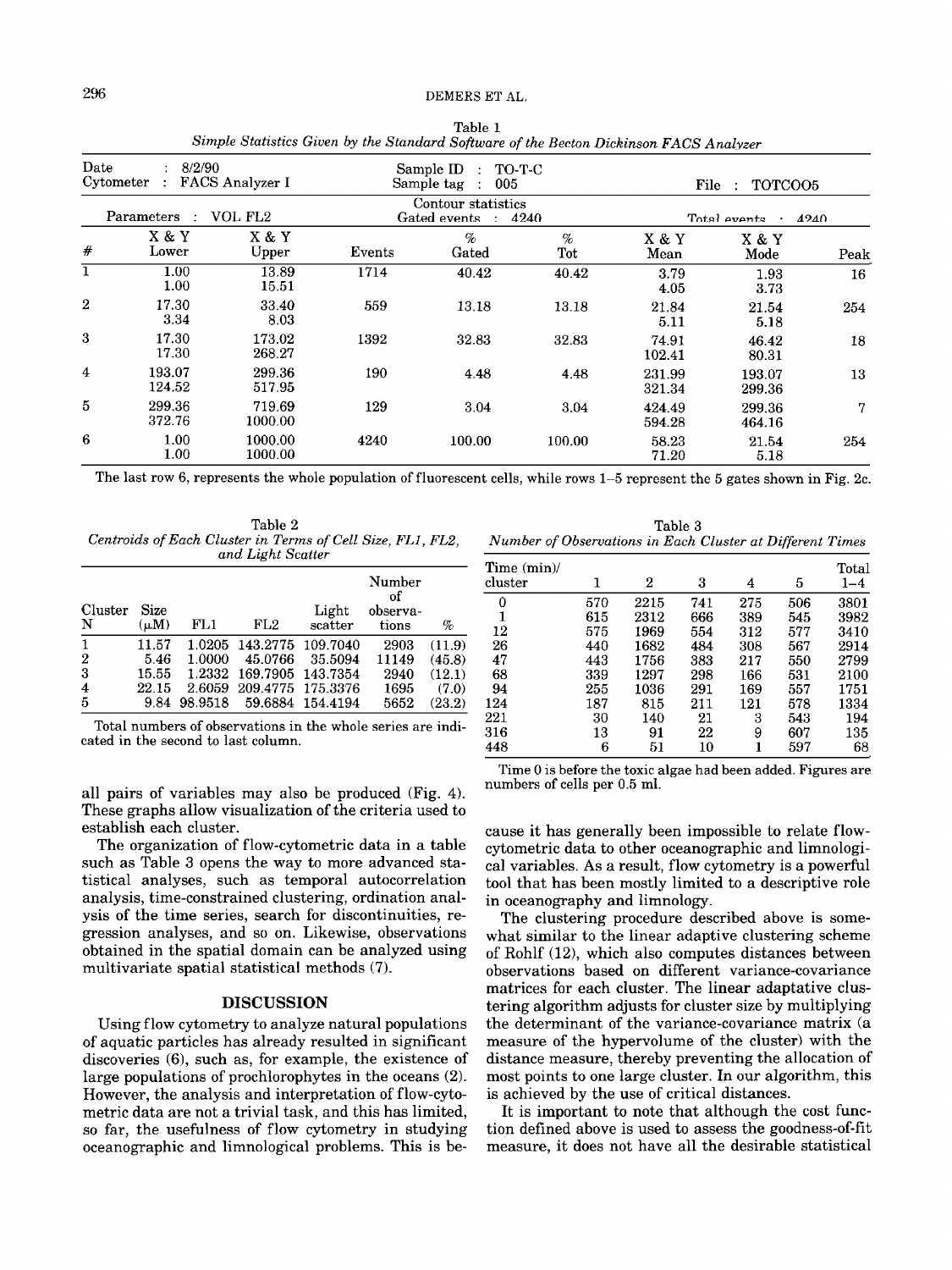



**3** 



FIG. 3. Temporal evolution of each cluster on the basis of two variables, i.e., size and chlorophyll  $a$  fluorescence. The different colors represent clusters (blue is cluster 1, purple is cluster 2, green is clustcr 3, red is cluster **4,** and orange is cluster 5). The decrease in the number of objects from time 1 to time 10 is the result of feeding by the mussels (x-axis is the volume and y-axis is the fluorescence emitted by chlorophyll  $a$ ).

FIG. **4.** Plots of all pairs of variables. Variable 2 is the volume; variable 3 is the **FL1;** variable **4** is the **FL2** emitted by chlorophyll a; and variable 5 is the **90"** light scatter. The colors correspond to the same clusters as in Fig. 3.